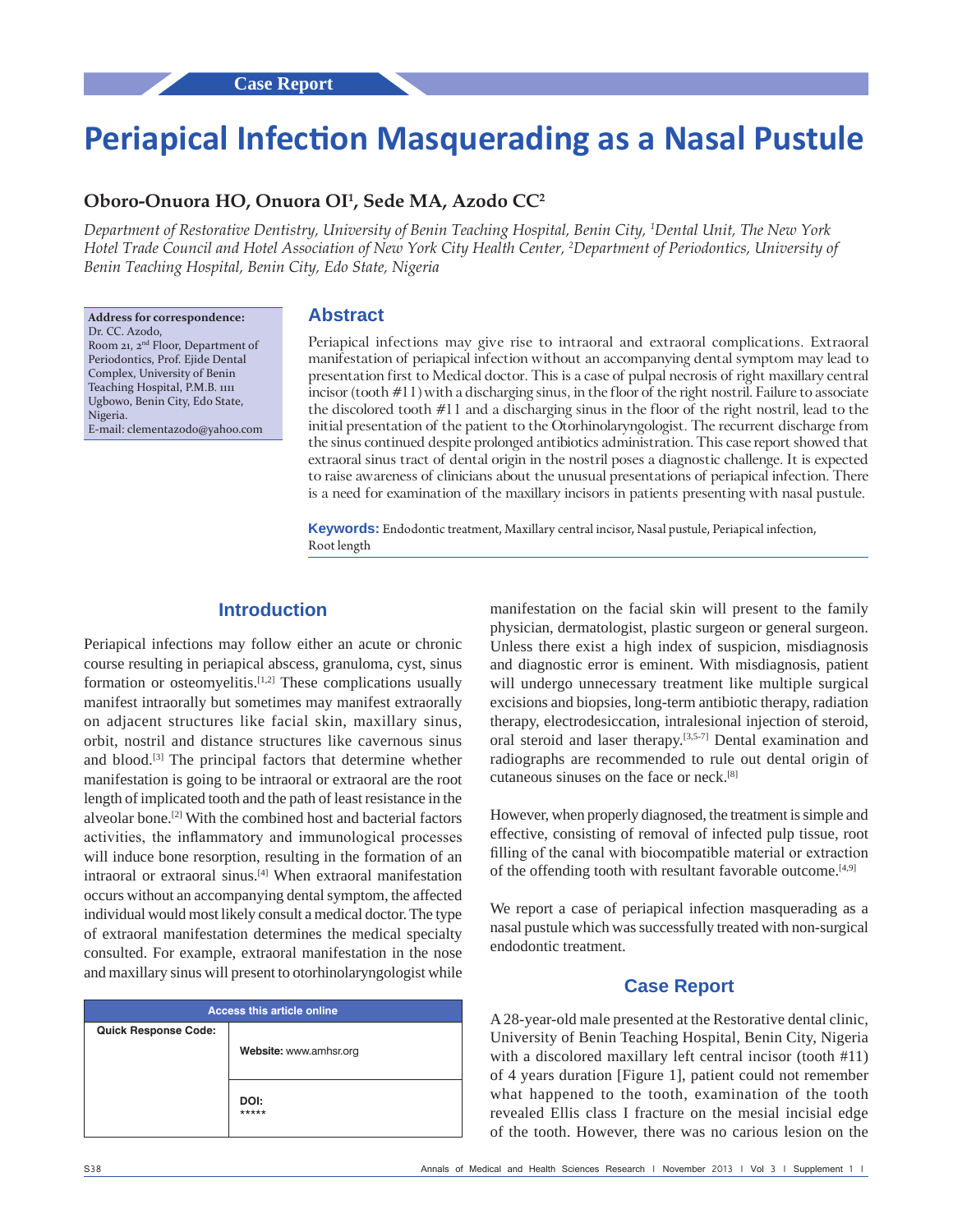tooth. Pulp sensibility test with electric pulp tester was not responsive, and periapical radiolucency was evident in the periapical radiograph. Root canal treatment was commenced on tooth #11 immediately, through an access cavity on the palatal surface of the tooth. The canal was irrigated with 0.9% saline and 2.5% sodium hypochlorite solution. Intracanal medicament (calcium hydroxide) was placed in the canal, and the access cavity was temporarily sealed with zinc oxide eugenol. Patient was given a 2 day appointment for determination of working length of the tooth since the working length was not determined during the initial visit because of time constrains and continuation of the root canal treatment. Patient showed up for his appointment, examination revealed that the tooth was asymptomatic, but there was a discharging sinus in the floor of the right nostril [Figure 2].

A further history revealed that the patient had been under the care of an Otorhinolargngologist for about 2 years for the treatment of the discharging sinus that he had been on several antibiotics, which he could not remember their



names. The temporary seal and intracanal medicament were removed and the canal was checked using paper points, pus was revealed in the canal. Canal was the irrigated with 2.5% sodium hypochlorite and 0.9% saline alternatively. The working length was established at 29 mm using radiographic method [Figure 3].

Biomechanical preparation of the canal was done using the step back under copious irrigation. Non‑setting calcium hydroxide dressing was placed in the canal as inter‑appointment medicament and the patient was giving a 4 week appointment. Patient returned 4 weeks later symptom free and complete healing of the sinus in the floor of the right nostril. Canal was obturated with guttapercha using the cold lateral condensation technique [Figure 4]. Access was sealed with glass ionomer cement and the patient was given a 1 month review appointment. Review after 1 month showed that the patient was asymptomatic, and there was no sinus in the floor of the nose, Subsequent reviews at the 3 months and 6 months revealed no symptoms.



**Figure 1:** Discolored maxillary right central incisor **Figure 2:** Nasal pustule related to the discolored maxillary right central incisor





**Figure 3:** Radiographic determination of working length **Figure 4:** Obturated root canal of maxillary right central incisor